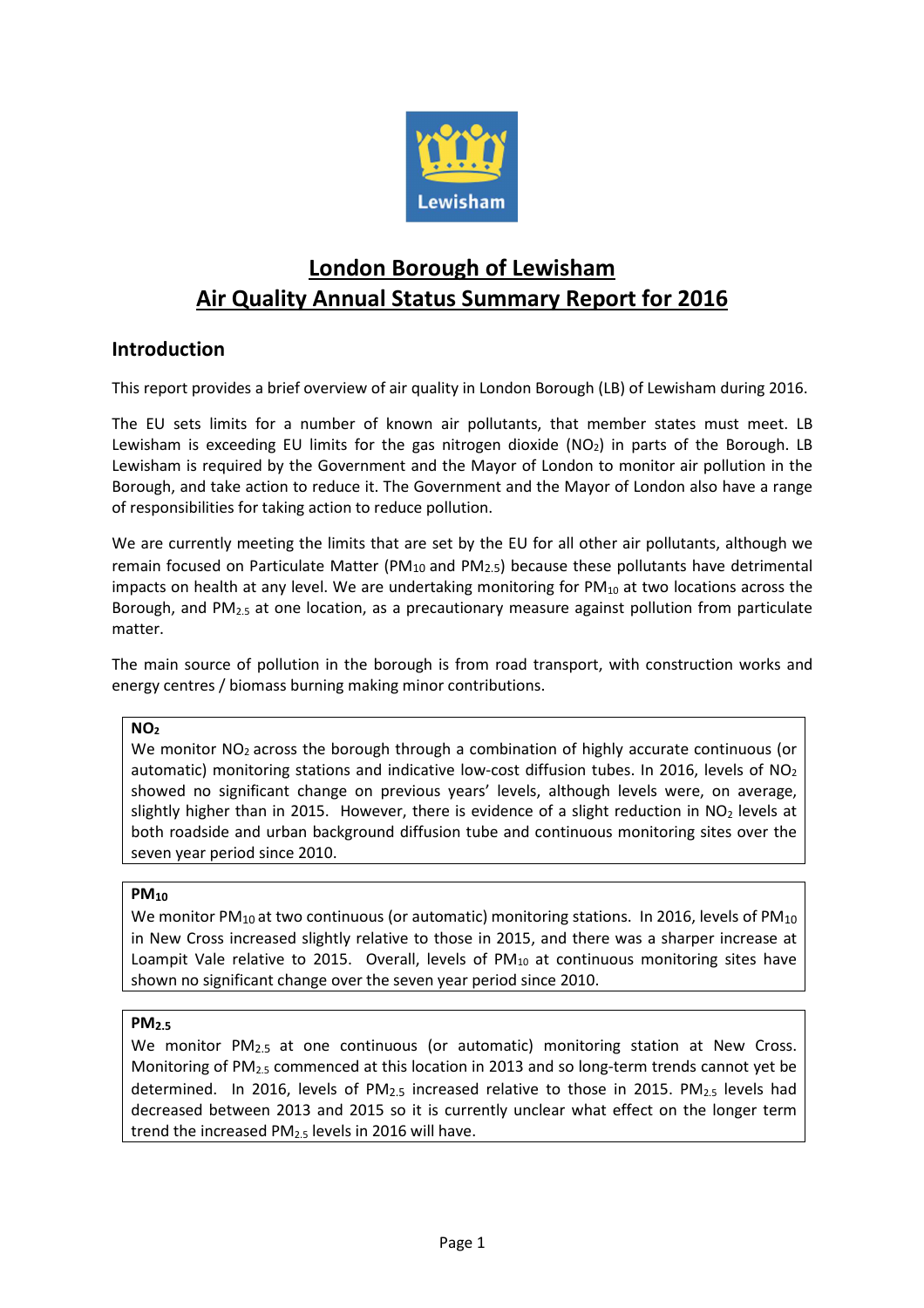# **NO2 Monitoring**



**Figure 1 Map of Annual Mean NO2 results in 2016 at monitoring sites in LB of Lewisham** 

On this map, the circles represent  $NO<sub>2</sub>$  diffusion tubes, and the squares represent continuous  $NO<sub>2</sub>$ monitors. The numbers in each square or circle are the annual mean  $NO<sub>2</sub>$  concentration for 2016. The EU limit value for annual mean  $NO<sub>2</sub>$  is 40 $\mu$ g/m<sup>3</sup>. All monitoring sites that recorded  $NO<sub>2</sub>$ concentrations above this level are coloured in red, and all that are below are coloured in green.

The evidence for any overall trend in annual mean  $NO<sub>2</sub>$  concentrations is slight, with no significant change in the last three years. However, there is some evidence to suggest a longer-term trend with slightly decreasing concentrations since 2010.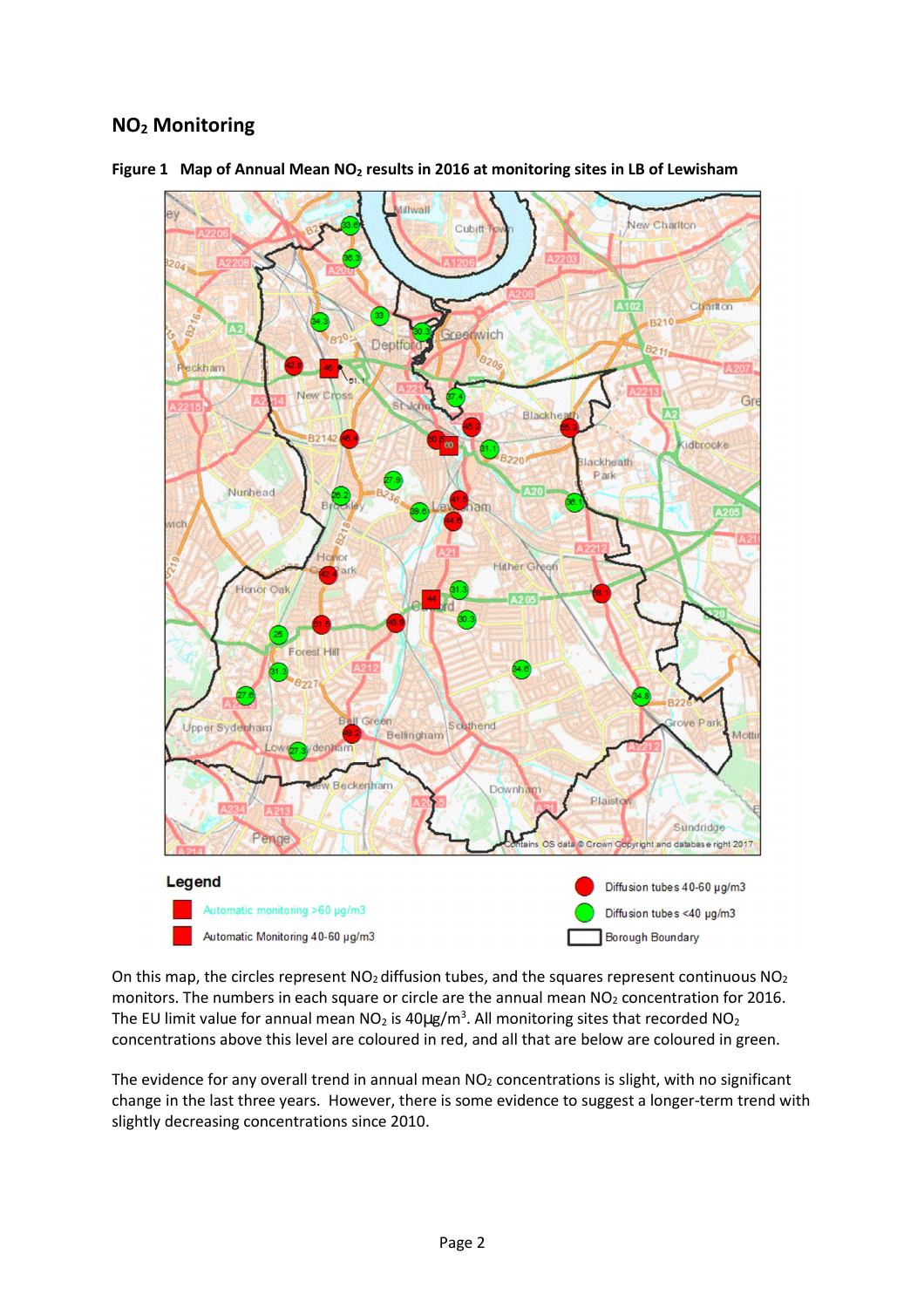# **PM10 Monitoring**



**Figure 2 Map of Annual Mean PM10 results in 2016 at monitoring sites in LB of Lewisham** 

The green squares represent continuous  $PM_{10}$  monitors. The numbers in each square are the recorded annual mean  $PM_{10}$  concentrations for 2016. The EU limit value for annual mean  $PM_{10}$  is 40µg/m<sup>3</sup> . All monitoring sites recorded levels beneath this threshold, and so are coloured in green.

Over the last 7 years, annual mean PM<sub>10</sub> concentrations at New Cross automatic monitoring station have been quite stable with only small changes from one year to the next. At Loampit Vale, where monitoring commenced in 2012, there have been larger variations in concentrations from year to year, with no overall trend.